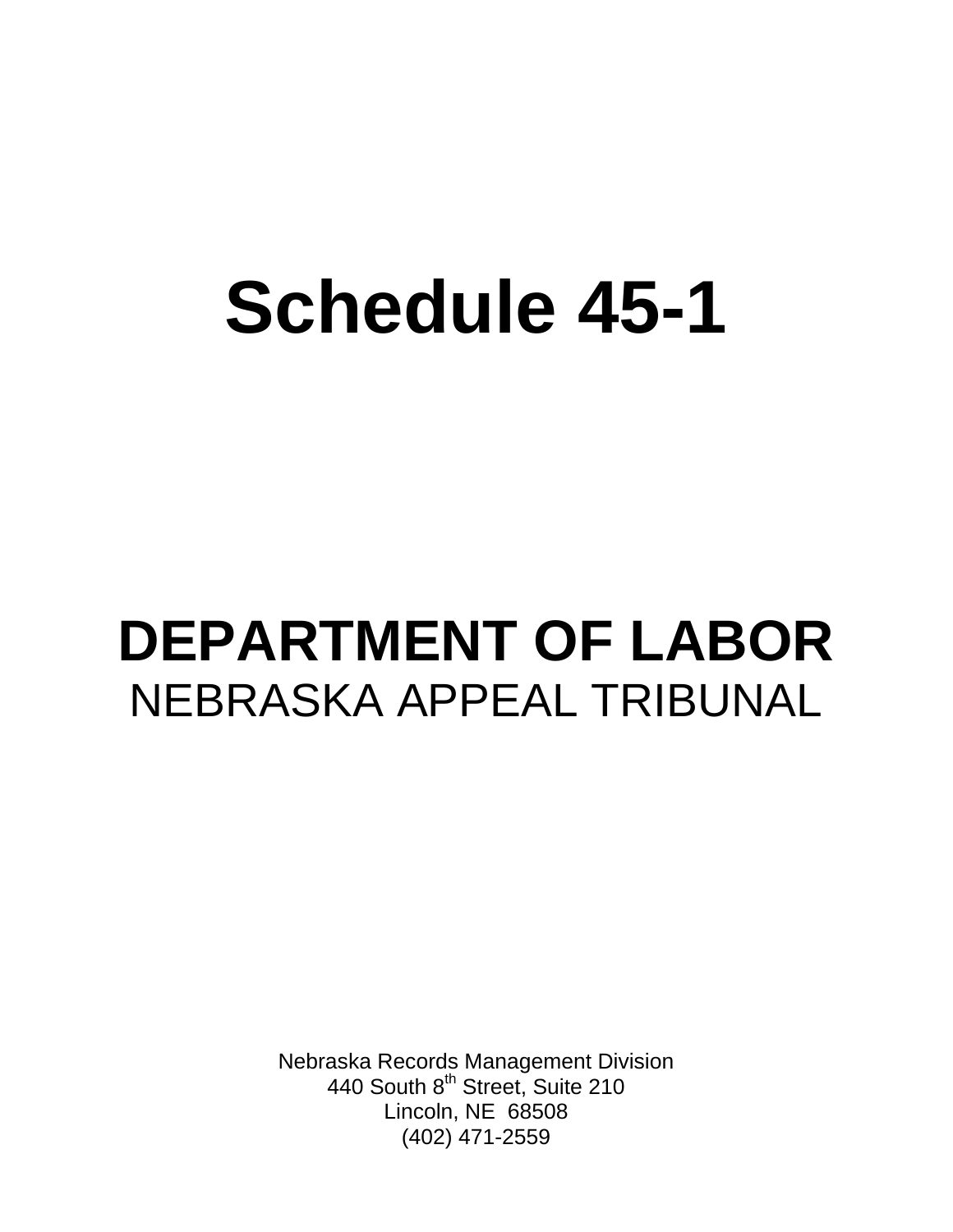| <b>REQUEST FOR APPROVAL OF RECORDS</b><br><b>RETENTION AND DISPOSITION</b><br><b>SCHEDULE</b> | <b>SCHEDULE</b><br>$45 - 1$<br>AGENCY, BOARD OR COMMISSION |  |
|-----------------------------------------------------------------------------------------------|------------------------------------------------------------|--|
|                                                                                               | Department of Labor                                        |  |
|                                                                                               | DIVISION, BUREAU OR OTHER UNIT                             |  |
| TO: STATE RECORDS ADMINISTRATOR<br><b>STATE OF NEBRASKA</b>                                   | Nebraska Appeal Tribunal                                   |  |
|                                                                                               | Supersedes July 25, 1994                                   |  |

#### **PART I -- AGENCY STATEMENT**

In accordance with Section 84-1212.01, R.R.S. 1943, approval of the attached records retention and disposition schedule by the State Records Administrator is hereby requested. Retention periods and dispositions have been recommended by this agency after a careful evaluation of all factors listed in Section 84-1212.01, R.R.S. 1943.

| <b>SIGNATURE</b> |             |
|------------------|-------------|
| finando Kuma W   |             |
| <b>TITLE</b>     | <b>DATE</b> |
| Commissione      | 14/30/07    |

## PART II - ARCHIVAL APPROVAL

The attached schedule has been analyzed, all archival and historical material has been properly identified, no disposition except by transfer to the State Archives has been recommended for such material, and this schedule is approved as submitted.

**SIGNATURE** 

andrea I. Fal

**DATE STATE ARCHIVIST** 

 $J_{4}n.8,2003$ 

## PART III -- APPROVAL BY STATE RECORDS ADMINISTRATOR

| The attached schedule has been reviewed in accordance with Section 84-1212.01, R.R.S.<br>1943, and is approved as submitted. |                                                      |
|------------------------------------------------------------------------------------------------------------------------------|------------------------------------------------------|
| <b>SIGNATURE</b>                                                                                                             | <b>DATE</b><br>MMUU 10, 2003<br><b>ADMINISTRATOR</b> |
| <b>RMA 01005D</b>                                                                                                            |                                                      |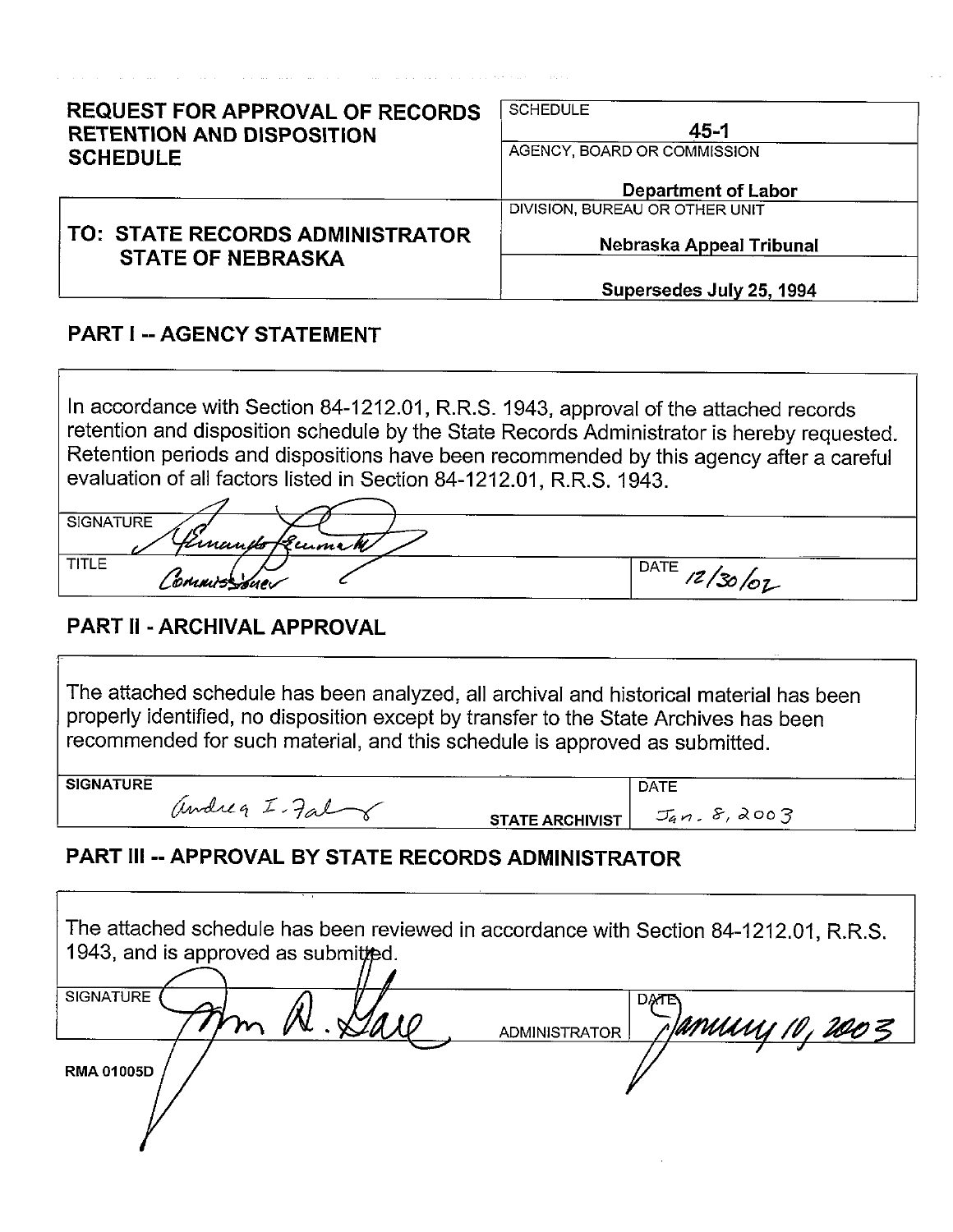## **INSTRUCTIONS FOR USING THIS SCHEDULE**

Records retention and disposition schedules are designed to serve as your records management guideline for storing and disposing of agency records, regardless of the media on which they reside. This schedule was written specifically for records unique to your office and the State Agencies General Records Schedule #124 contains those records common to most state government agencies. These retention schedules, which are approved by the State Records Administrator, provide your only ongoing authority to dispose of records. Listed below are some basic procedures to follow when applying your schedule.

## **DISPOSING OF RECORDS**

- 1. Check your schedules to see what the retention period is**. Note:** Your agency's unique schedule will take precedence over State Agencies General Records Schedule #124 for any items which have differences in retention requirements.
- 2. Dispose of records that have met their retention periods.
- 3. Complete a **Records Disposition Report** for the records you dispose. The Records Disposition Report form (RMA 036006D) is the last page of this schedule. Remove the form, photocopy it, complete the form, make a photocopy for your records, and send the completed form to the Records Management Division at the address below. If you wish, you may receive this form electronically by contacting the Records Management Division. This report establishes that the destruction was performed in your normal course of business.

#### **Please remember to retain the blank form for future use.**

#### **NON-SCHEDULED RECORDS**

Contact a Records Management Consultant in Records Management to see whether the records will fit under an item already on the schedule. If they do not, they must be retained until they are added to the next revision of your schedule.

#### **SCHEDULE UPDATE**

It is the responsibility of each agency to periodically update their schedule. A Records Management Consultant in Records Management can assist you with the schedule update, which involves adding new records and making revisions to existing items. Keeping your schedule current will ensure that you have the ongoing authority to discard records when their useful life has ended.

#### **QUESTIONS**

If you have any questions about these procedures, please contact your agency Records Officer or your Records Management Consultant in Records Management. We will help you with any questions the schedule may present, including: transferring records to the State Records Center or State Archives, microfilming records, scanning records, etc.

> **Records Management Division 440 South 8th Street, Suite 210 Lincoln, NE 68508-2294 402-471-2559**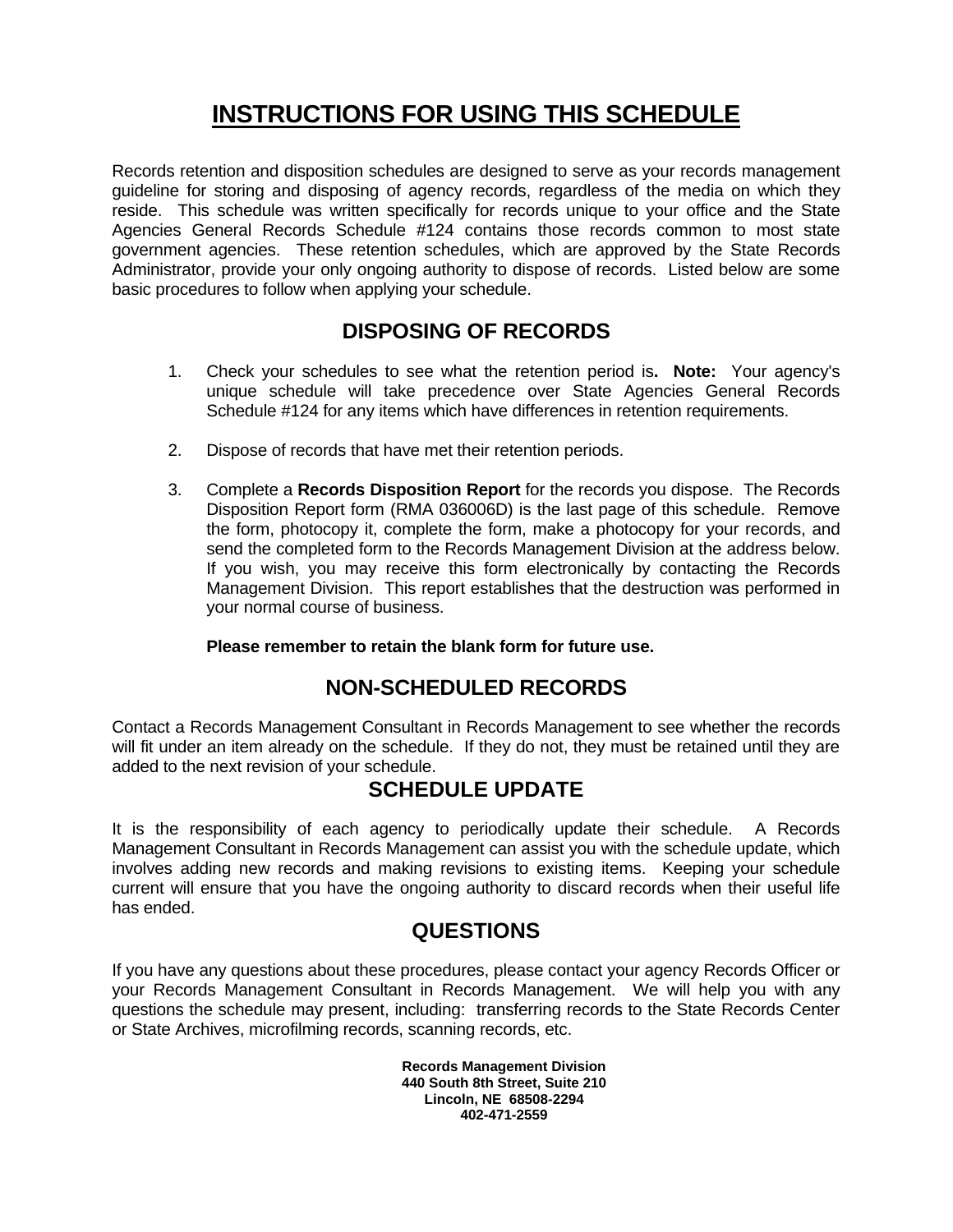## *INDEX*

## **SCHEDULE 45-1 DEPARTMENT OF LABOR NEBRASKA APPEAL TRIBUNAL**

#### **Item Page**

|                                                        | - 6 |
|--------------------------------------------------------|-----|
| UNEMPLOYMENT INSURANCE COMPENSATION CASE FILES45-1-1 5 |     |
| UNEMPLOYMENT INSURANCE COMPENSATION DECISIONS          |     |
|                                                        |     |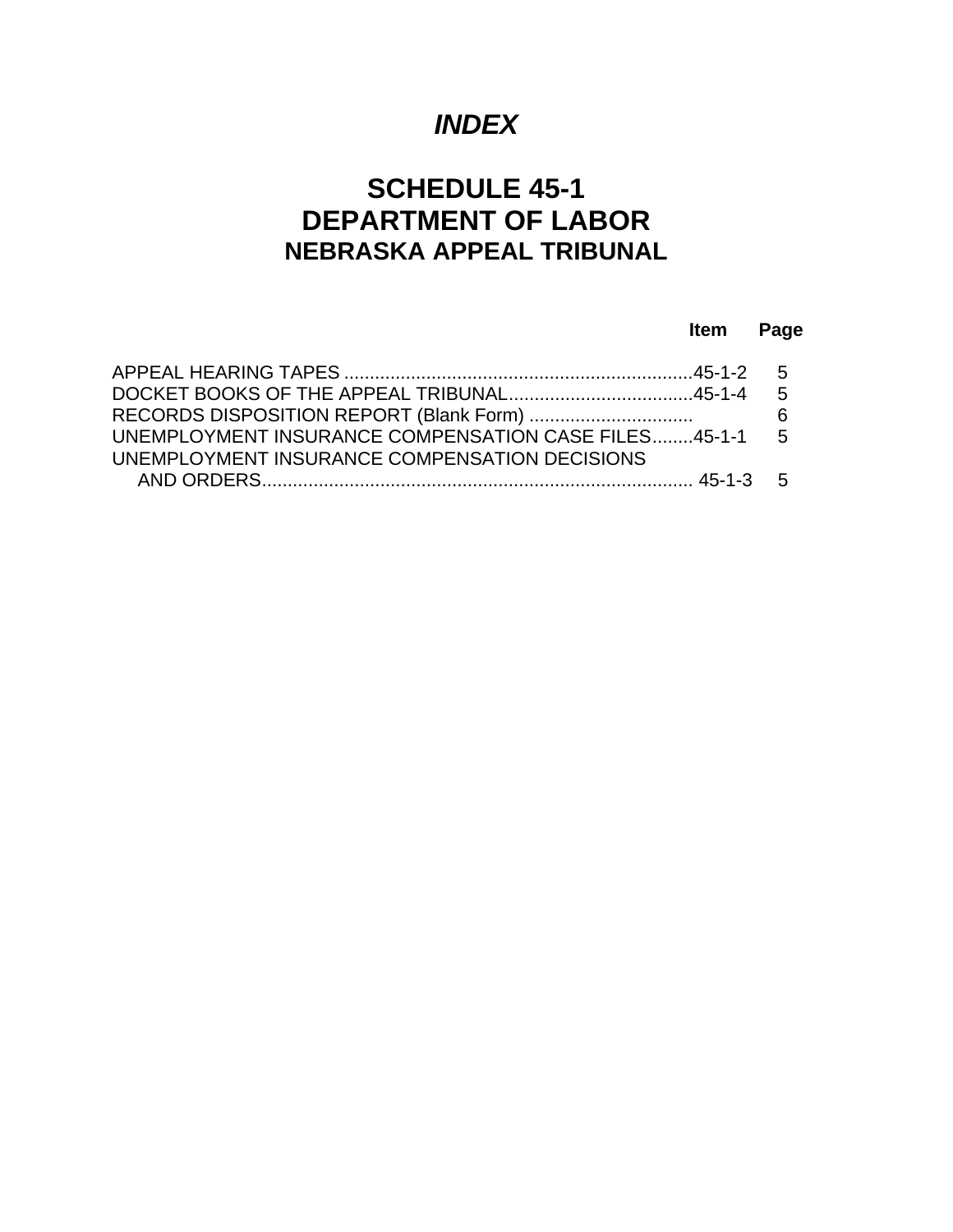## **SCHEDULE 45-1 - DEPARTMENT OF LABOR – NEBRASKA APPEAL TRIBUNAL**

#### **45-1-2 APPEAL HEARING FILES AND TAPES**

Appeal Hearing Files may consist of a copy of the decision and exhibits. Tapes are recorded at Appeal Hearings. The Appeal Tribunal produces transcripts at the request of a district court only in the event a disposition is appealed to a District Court. The transcripts are District Court records. Section 84-915-.01, R.R.S. 1943, Official Record of Contested Cases; Agency Maintain; Contents; Use.

**\_\_\_\_\_\_\_\_\_\_\_\_\_\_\_\_\_\_\_\_\_\_\_\_\_\_\_\_\_\_\_\_\_\_\_\_\_\_\_\_\_\_\_\_\_\_\_\_\_\_\_\_\_\_\_\_\_\_\_\_\_\_\_\_\_\_\_\_\_\_\_\_\_\_\_\_\_\_\_\_\_\_\_\_\_\_\_\_\_\_\_\_\_\_\_\_\_\_\_\_\_\_\_\_\_** 

**Transfer to the State Records Center 1 month after disposition of case, or after transcript is certified in the event of a district court appeal; dispose of 4 years after the disposition of case.** 

#### **45-1-4 DOCKET BOOKS OF THE APPEAL TRIBUNAL**

Each docket book is a numerical listing of docket numbers assigned to the case files of appeals received during a calendar year. Information includes the name and social security number of the claimant, the name of the employer (if any), the date of the appeal, and the appealed issue. CD Security Copy is maintained in the Records Management Division.

**ORIGINAL RECORD: Scan to CD, microfilm, and destroy.** 

**CD WORK COPY: Dispose of after 15 years.** 

**CD SECURITY COPY: Dispose of after 15 years.** 

**MICROFILM WORK COPY: Retain permanently.** 

**MICROFILM SECURITY COPY: Transfer to the State Archives; retain permanently.** 

#### **45-1-1 UNEMPLOYMENT INSURANCE COMPENSATION CASE FILES**

Appeal case files include the appeal letter, deputy's determination and support papers, copies of the Notice of hearing, correspondence, exhibits received into evidence during the hearing, and copies of the decision or order disposing of the appeal. Section 84-915-.01, R.R.S. 1943, Official Record of Contested Cases; Agency Maintain; Contents; Use.

**Transfer to the State Records Center 1 month after disposition of case; dispose of 4 years after disposition of case.** 

#### **45-1-3 UNEMPLOYMENT INSURANCE COMPENSATION DECISIONS AND ORDERS**

Unemployment insurance compensation decisions are rendered by the Nebraska Appeal Tribunal. Section 84-915-.01, R.R.S. 1943, Official Record of Contested Cases; Agency Maintain; Contents; Use.

**ORIGINAL RECORD: Scan to CD and destroy.** 

**CD WORK COPY: Dispose of after 10 years.** 

**CD SECURITY COPY: Dispose of after 10 years.**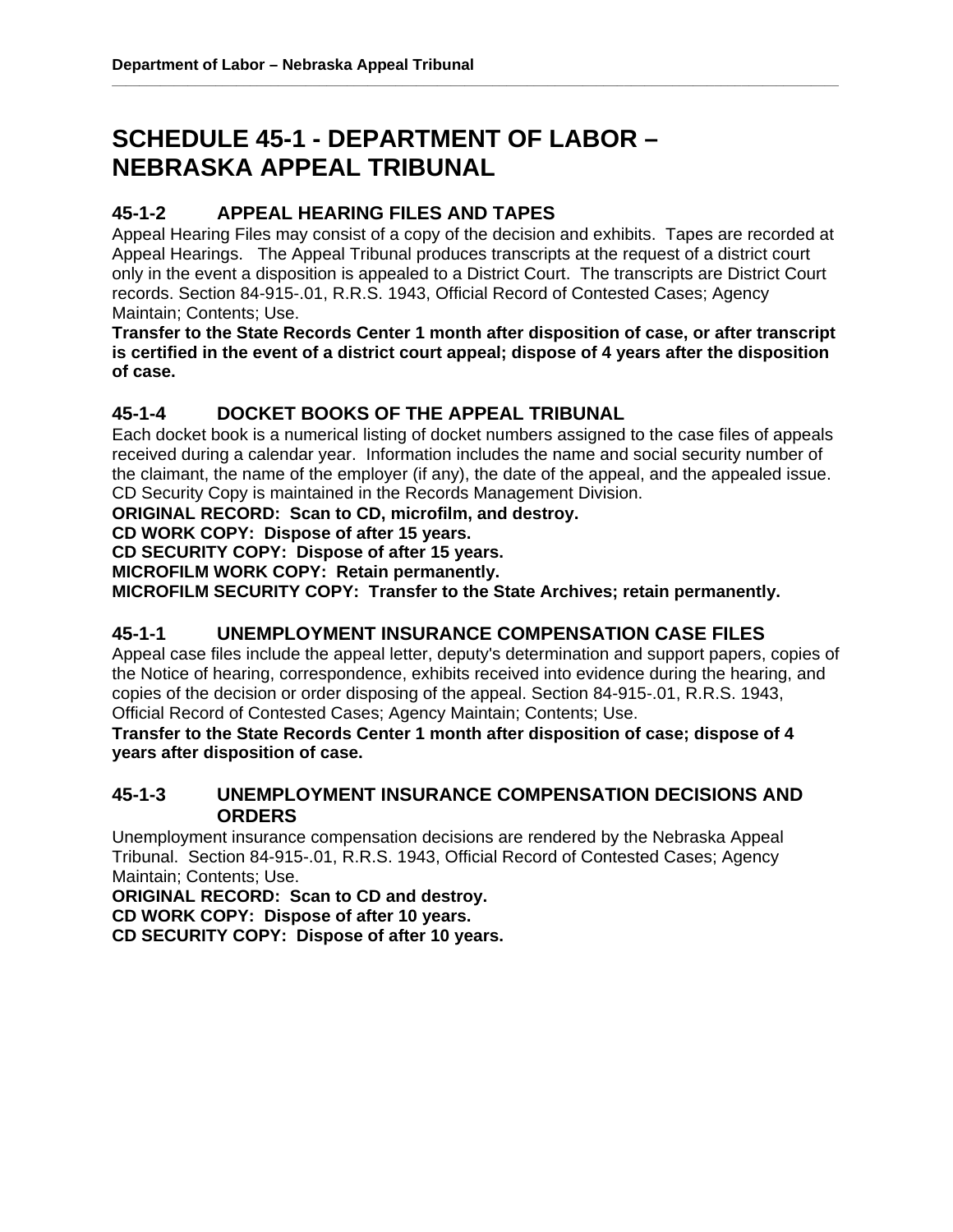## **RECORDS DISPOSITION REPORT AGENCY**

**TO: SECRETARY OF STATE** DIVISION  **RECORDS MANAGEMENT DIVISION 440 S. 8TH STREET SUITE 210 2440 S. 8<sup>1h</sup> STREET SUITE 210 SUB-DIVISION SUB-DIVISION** 

#### **REQUIRED INFORMATION:**

**In accordance with the Records Management Act, records of this agency have been disposed of under the authorization granted by the following schedule(s):** 

| <b>SCHEDULE NUMBER(S) ONLY</b><br>(DO NOT INCLUDE SECTION AND ITEM NUMBERS) | <b>TOTAL VOLUME DISPOSED</b><br>(SEE REVERSE) |
|-----------------------------------------------------------------------------|-----------------------------------------------|
|                                                                             |                                               |
|                                                                             |                                               |

## **OPTIONAL INFORMATION (FOR YOUR USE ONLY):**

**You may include detailed information which will be useful to you in recording exactly what records were disposed of and under what authority. This might include such things as schedule section and item numbers, title of records, inclusive dates of records, etc. This information is not required to be filed with Records Management.** 

| <b>DATE</b><br>----- | THEFT<br>C(T)<br>JKI<br> |
|----------------------|--------------------------|
|                      |                          |
|                      |                          |

SEND ORIGINAL TO RECORDS MANAGEMENT. MAKE A PHOTOCOPY FOR YOUR RECORDS.